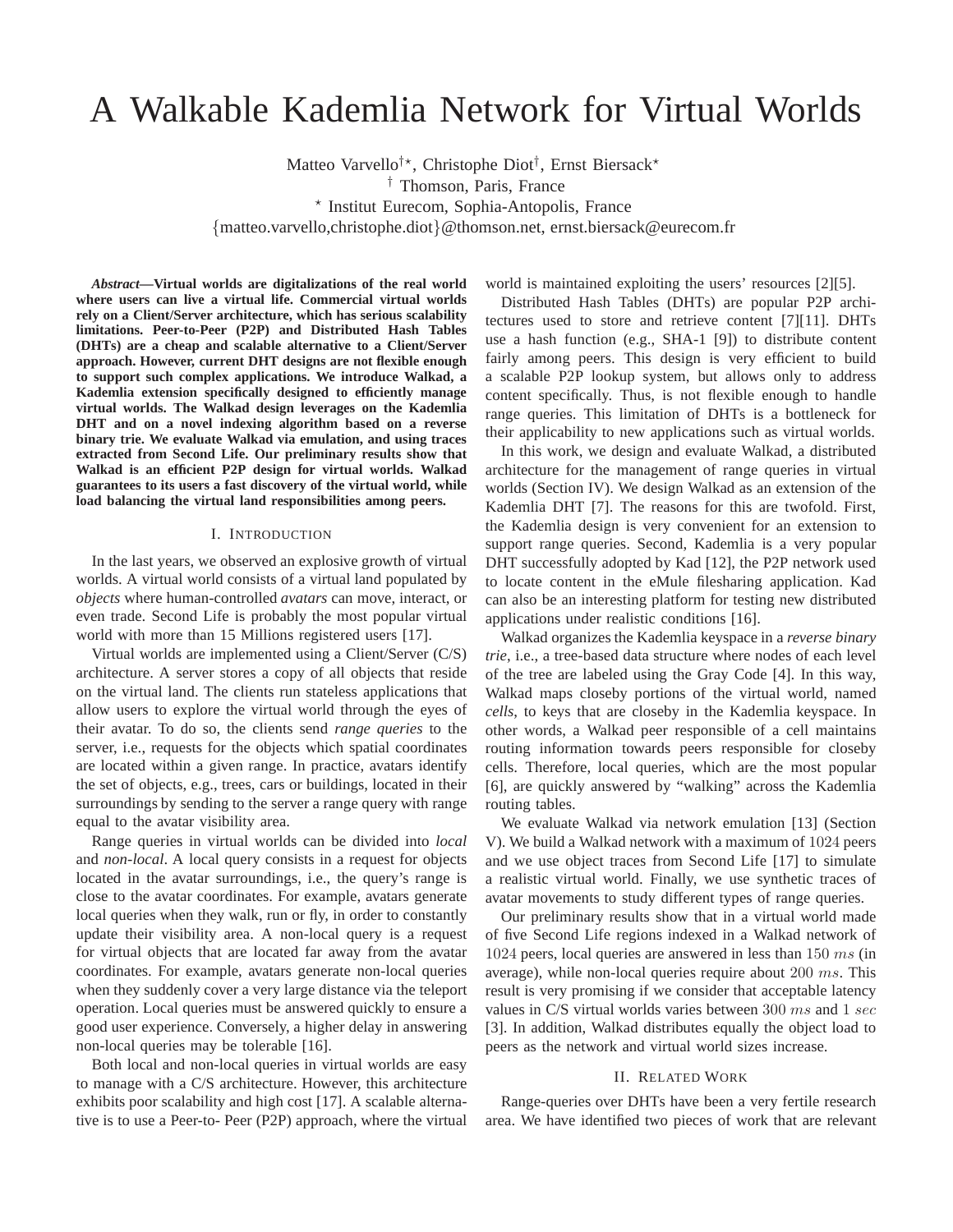to Walkad. Ramabhadran et al. [10] design the Prefix Hash Tree (PHT), a distributed data structure that enables range queries over any DHT. PHT organizes keys in the DHT as a binary trie, and uses the DHT lookup operation to handle range queries. Walkad is different from [10] since it integrates the indexing algorithm with the underlying routing algorithm. This design rational is similar to the one used in P-Grid [1]. P-Grid uses a self-organization process to structure peers in a binary trie. Thus, P-Grid dramatically reduces the number of routing hops to answer range queries compared to PHT. Walkad is different from P-Grid since it is designed as a Kademlia extension and leverages on a reverse binary trie. Moreover, Walkad performance are optimized for the management of local queries.

## III. BACKGROUND

We now introduce Kademlia and the Gray code. Then, we describe a simple approach to range queries over a DHT-based virtual world such as found in [16].

## *A. Kademlia*

Kademlia is a structured P2P network, where peers and content are identified by a random 160-bit identifier [7]. Given two identifiers, a and b, Kademlia defines the *distance* between them as their bitwise exclusive or (XOR).

A Kademlia peer keeps for each  $0 \le i < 160$  bit of its identifier a list of peers with XOR distance  $2^i \leq d < 2^{(i+1)}$ from itself. These lists are called *k-buckets*, where k defines the maximum number of entries per bucket. The entries in the  $n^{th}$  k-bucket have a different  $n^{th}$  bit from the peer identifier.

Routing in Kademlia is done iteratively. A message to a destination key is simply forwarded to one of the peers from the bucket with the longest common prefix to the target key. To store and search a <*key,value*> pair, a peer locates the closest peers to a key. The k-bucket structure allows Kademlia to contact only  $O(log(N))$  peers during a lookup.

## *B. Gray Code*

The Gray Code [4] is a binary numeral system where two successive values differ in only one digit. The  $(n+1)$ -bit Gray Code is constructed as follows: (1) we *reflect* the bits of the  $n$ -bit Gray Code, i.e., we list them in the reverse order,  $(2)$  we prefix the original bits with a 0, and the reflected bits with a 1, (3) we concatenate the reverse list to the original list.

Figure 1 shows an example of a *3*-bit Gray Code computation. On the left portion of Figure 1, we can see the *1*-bit Gray Code, i.e., the most basic Gray Code,  $G = \{0, 1\}$ . In order to compute the 2-bit Gray Code, we reflect  $G = \{0, 1\}$ obtaining  $G' = \{1, 0\}$ . Then, we prefix the original bits  $(G)$ with a 0, and the new bits  $(G')$  with a 1, obtaining the 2bit Gray Code,  $G = \{00, 01, 11, 10\}$ . The same procedure is applied to compute the *3*-bit Gray Code.

## *C. A Simple Approach to Range Queries*

A *binary trie* is a tree-based data structure that uses prefix bits to direct branching in a tree. Conventionally, a 0 represents

| 1-bit  | 2-bit        | 3 bit          |
|--------|--------------|----------------|
|        |              | (0)00          |
|        |              | (0)01          |
|        | (0)0         | (0)11          |
|        | (0)1         | (0)10          |
| 0<br>1 | (1)1<br>(1)0 | (1)10<br>(1)11 |
|        |              | (1)01<br>(1)00 |
|        |              |                |

Fig. 1. Example of the Gray Code computation

a left branch and a 1 represents a right branch. Each node in the trie is associated to a label composed by the set of bits indicating the path in the trie to reach the node.

Ramabhadran et al. [10] were the first to propose the usage of a trie to handle range queries over a DHT. Successively, Varvello et al. [16] use a similar approach to deploy a virtual world over the Kad DHT [12]. In the following, we refer to the architecture described in [16] as a *simple* approach. This architecture is also representative of [10].

We call a *cell* a portion of the virtual world, and we say that originally the virtual world is composed of a single cell. Then, the world is recursively divided into multiple cells as objects are created. A cell division occurs when the number of virtual objects becomes larger than a threshold  $D_{max}$ . Assuming a two dimensional space, a cell is first split on the vertical dimension, then on the horizontal, and so on. Similarly, two adjacent cells are merged when the sum of the virtual objects they contain is smaller than  $D_{min}$ , with  $D_{min} < D_{max}$ . In this way, we avoid the system to oscillate between splitting and merging cells in case of very dynamic environments.

The sequence of splits that generate a cell identify a path in the trie. A cell is uniquely identified by the label of the leaf corresponding to the computed path in the trie. We call *cell-ID* the key of the DHT associated to a cell. The cell-ID is computed by hashing the label of the leaf in the trie corresponding to the cell. This hash operation [9] ensures the desired balanced distribution for the cell-IDs in the keyspace.

A range query spanning a portion of the virtual world is solved as follows. First, we locate the leaves in the trie corresponding to the virtual cells that intersect the query's range. Then, we hash the labels of the leaves to obtain the corresponding cell-IDs. Finally, we perform the lookup in the DHT of the derived cell-IDs.

## IV. WALKAD

In this Section, we describe the Walkad key indexing algorithm, as well as the main Walkad operations. Then, we analyze the complexity of range queries in Walkad.

# *A. Key Indexing*

We first define the notion of "locality" in a cell-based virtual world as described in Section III-C. Similarly, we say that two cells are *neighbor* cells if: (1) they are adjacent, i.e., they have a side in common, or (2) they are symmetric according to the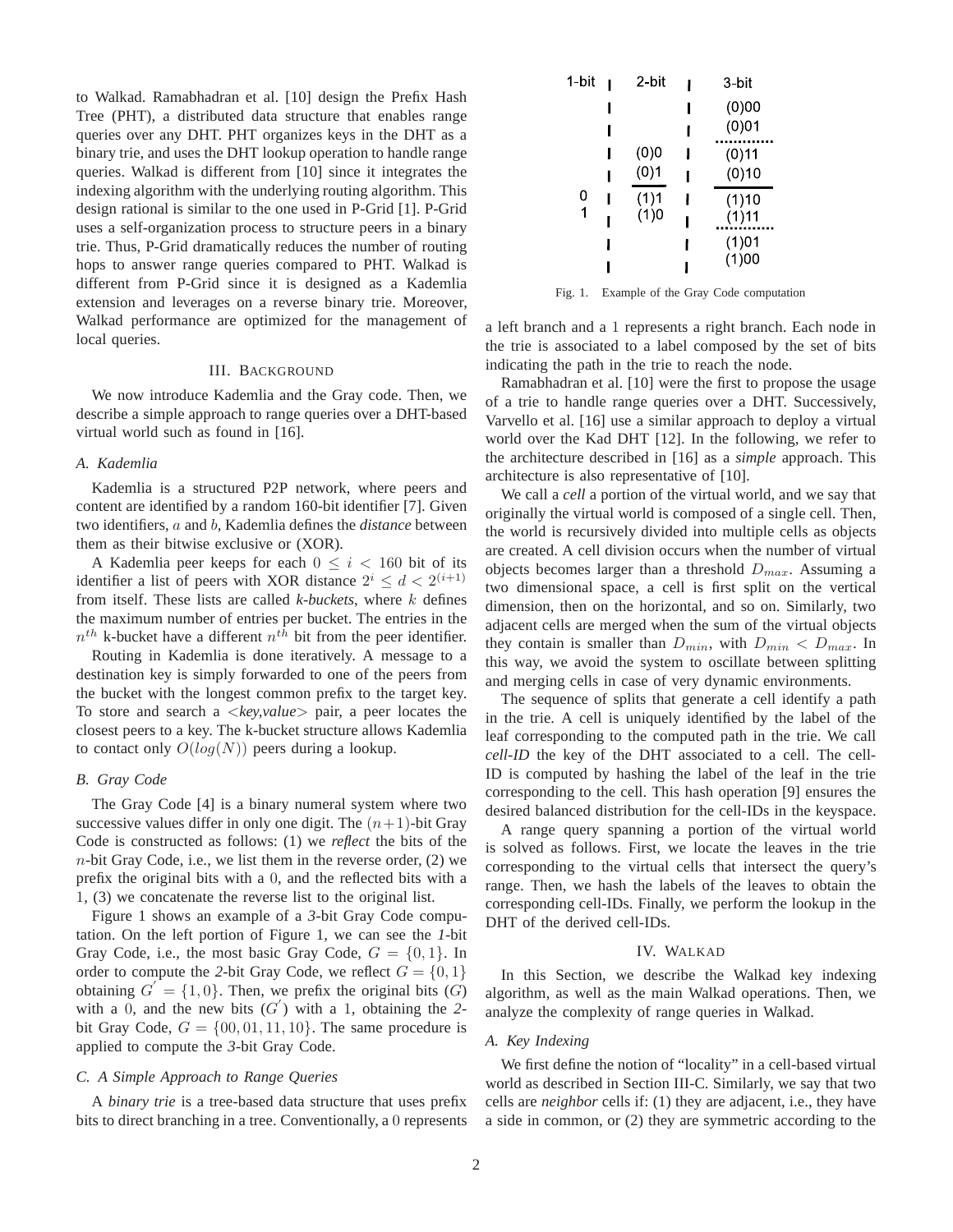axis used in previous split operations. We say that two cell-IDs are *neighbors* when their cell-IDs have a Hamming distance of one, i.e., when they differ only by one bit. By definition, a cell-ID with  $l$  significant bits has  $l$  neighbor cell-IDs. To illustrate this, we consider an example of a one-dimensional virtual world (Figure 2). We denote the *i*-th cell/cell-ID generated by l splits respectively as  $C_i^l$  and  $k_i^l$ .



Fig. 2. 1-dimensional virtual world indexed by Walkad

The top portion of Figure 2 shows the initial cell organization. At this stage, there is only one cell,  $C_0^0$ , which covers the whole virtual world. The middle part of Figure 2 shows the virtual world configuration after the first split, where two new cells are created,  $C_1^1$  and  $C_2^1$ . These two cells are obviously neighbors. The bottom part of Figure 2 shows the result of splitting again both cells, obtaining cells  $C_3^2$ ,  $C_4^2$ ,  $C_5^2$  and  $C_6^2$ . Let's consider cell  $C_3^2$ . Its neighbor cells are cell  $C_4^2$  which is adjacent and cell  $C_6^2$  which is symmetric to  $C_3^2$  according to the long dashed line crossing the middle of the line (indicating a previous split). A generic cell  $C_i^l$  generated after l split operations has l neighbor cells in the virtual world.

Walkad organizes the cell-IDs in a *reverse binary trie* to associate neighbor cell-IDs to neighbor cells. In a reverse binary trie, the nodes of each level of the trie are labeled with the Gray Code [4] (Section III-B).

We now explain how we organize the cell-IDs in a reverse binary trie considering the example of Figure 2. For convention, cell  $C_0^0$  is assigned cell-ID  $k_0^0 = 0$ \*. When  $C_0^0$ splits, two neighbor sub-cells are created. We generate the corresponding cell-IDs by taking  $k_0^0 = 0$ \*, and setting the least significant bit respectively to 0 and 1. We thus obtain two cell-IDs,  $k_1^1 = 0*$  and  $k_2^1 = 1*$ , which have a Hamming distance of one. The intuition is that to build a reverse binary trie in some cases we need to reverse the added bits (i.e., add a 1 to the left cell-ID). Figure 2 shows that splitting cell  $C_2^1$ required setting the least significant bit to 0 for  $k_6^2 = 10*$  and to 1 for  $k_5^2 = 11*$  to guarantee that cells  $C_3^2$  and  $C_6^2$ , which are neighbors, are assigned neighbor cell-IDs as well. We see that the code generated at level 2 of the trie is the 2-bit Gray Code.

The generalization to the multi-dimensional case is straightforward, as the cell split mechanism is applied independently to each dimension of the virtual world [15].

The Walkad indexing algorithm as described above generates a distribution of cell-IDs within the keyspace that follows the shape of the trie. Therefore, an unbalanced trie will result in an unbalanced distribution of cell-IDs and so of load among peers. In order to restore the uniform distribution of the cell-IDs, we divide the world in regions (as in Second Life), and we allocate to each region a *region-ID*. Then, we perform a XOR operation between the cell-IDs and the region-ID. In this way, the Hamming distance property defined among cell-IDs of the same region is maintained and load balancing is achieved among cell-IDs of different regions.

# *B. Walkad Operations*

Walkad uses only the classic Kademlia operations without requiring any changes to the routing algorithm. Moreover, Walkad nodes perform some additional operations related to the construction and management of the virtual world. We now describe these operations.

A generic cell-ID in Walkad is coded into a 160-bit Kademlia key by setting the non prefix bits to 0, e.g., obtaining 100...0 for cell-ID 1∗. We call a *coordinator* the peer responsible for a cell. The coordinator for a cell  $C_i^l$  indexed by the cell-ID  $k_i^l$  is the XOR closest peer to  $k_i^l$  as defined by Kademlia. For each (cell/cell-ID) pair there are  $R$  coordinators, i.e., each object and consequently cell is replicated at  $R$  peers. This replication factor allows Walkad to sustain churn [16].

*Initialization* - A Walkad bootstrap node identifies the R coordinators of the initial cell  $C_0^0$  by performing a Kademlia lookup for cell-ID  $k_0^0$ . At this time, these peers are responsible for the entire virtual world. They store all objects created in  $C_0^0$  and answer all range queries.

*Split* - When a cell  $C_i^l$  is split in cells  $C_{2i+1}^{l+1}$  and  $C_{2i+2}^{l+1}$ , its coordinators do the following operations: (1) select the coordinators for  $C_{2i+1}^{l+1}$  and  $C_{2i+2}^{l+1}$  by performing a Kademlia lookup for cell-IDs  $k_{2i+1}^{l+1}$  and  $k_{2i+2}^{l+1}$ , (2) transfer to the coordinators of  $C_{2i+1}^{l+1}$  and  $C_{2i+2}^{l+1}$  the list of  $C_i^l$  neighbor cell/cell-IDs , (3) distribute the virtual objects currently located in  $C_i^l$  to the coordinators of cell  $C_{2i+1}^{l+1}$  and  $C_{2i+2}^{l+1}$  according to the object coordinates. Note that a merge operation can be done similarly.

*Coordinator Selection* - A peer selected to be a coordinator for a cell  $C_i^l$  with cell-ID  $k_i^l$  does the following operations: (1) derive the  $l$  cell-IDs with Hamming distance equal to 1 from  $k_i^l$ , (2) compare each of these cell-IDs with the list of cell-IDs received during the split in order to identify the existing neighbor cell-IDs, (3) perform a Kademlia lookup for each existing neighbor cell-ID to populate its k-buckets with the routing information towards the neighbor coordinators, (4) inform the coordinators of the neighbor cells that a new cell was created.

*Range Query* - We suppose that a peer P submitting a range query already knows the  $R$  coordinators of the cell where its own avatar is located.  $P$  sends the range query to one of these coordinators. The coordinator answers the query or a portion of it according to the information it has about the neighbor cells. Then, it sends back to  $P$  the information it may know, i.e., routing information towards the coordinators for the cells intersecting with the query's range. In case a coordinator has not a complete view of the entire range, it forwards the query to the coordinators it knows that manage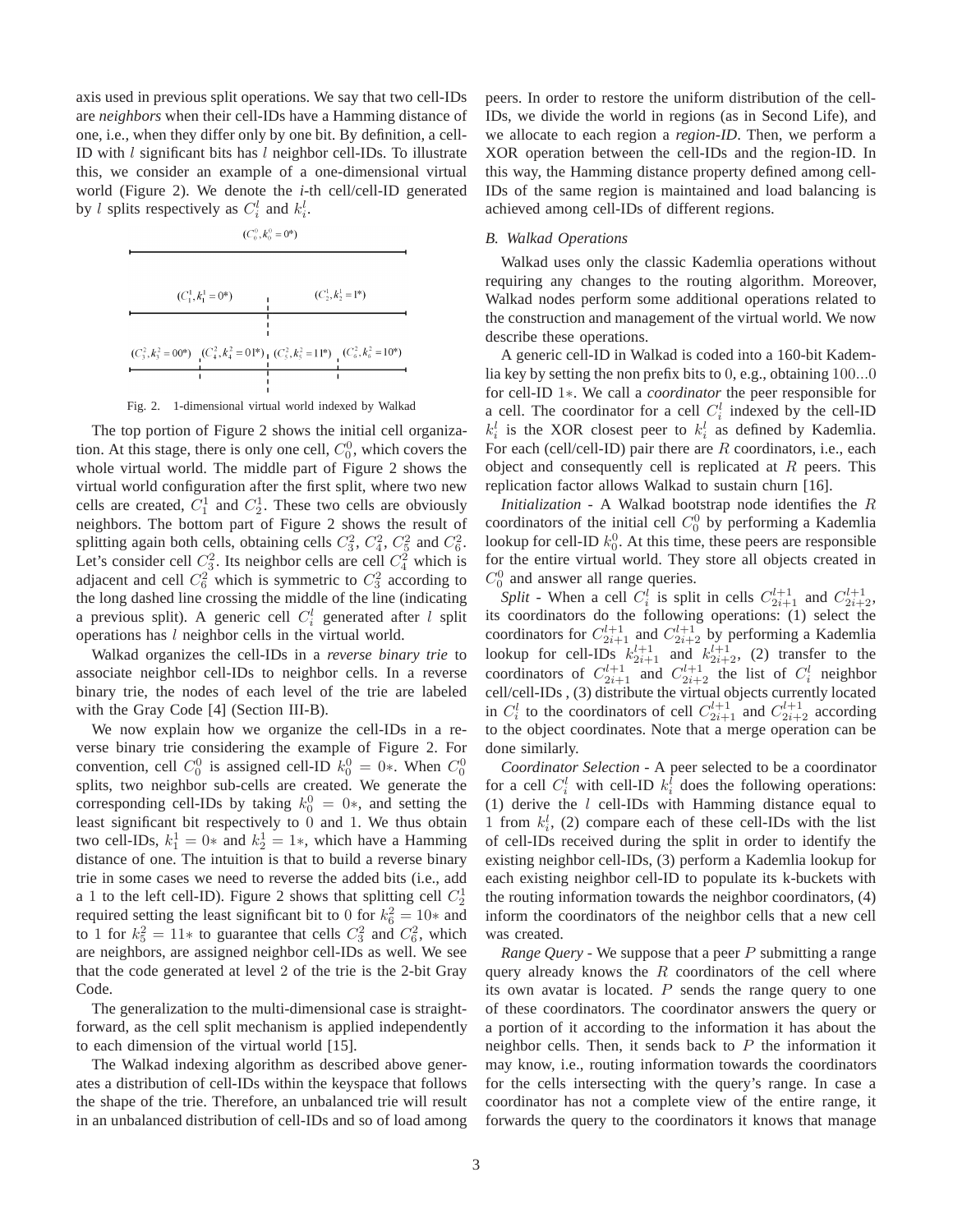the closest cells to this range. Intuitively, these coordinators will have a more detailed view of this portion of the virtual world. This procedure is done iteratively until the range is completely covered. Finally, P directly contacts the set of coordinators responsible of the query's range to retrieve the information about the virtual objects located in this portion of the virtual world.

#### *C. Range Queries Cost Analysis*

We now analyze the cost of range queries in Walkad in terms of number of routing hops. Let  $k$  be the size of a kbucket and  $R$  the number of coordinators per cell.  $N$  is the number of active peers and  $m$  the number of cells composing a region of the virtual world. We assume  $N \gg (R*m)$  such that each cell-ID is stored at  $R$  different coordinators.

In case of a uniform distribution of cells within the world, all the leaves of the trie are at the same level  $l$ . In this case, every cell has *l* neighbor cells associated to *l* different cell-IDs. Therefore, local queries are answered in a single routing hop, while non local queries require  $log(m)$  routing hops.

Figure 4 shows an example of a two dimensional virtual world composed by a uniform distribution of cells. The arrows indicate neighbor (cell/cell-ID) pairs as well as routing information, e.g., the coordinators for cell-ID 001∗ keeps routing links towards the coordinators for cell-IDs 000∗, 011∗ and 101∗. We clearly see that all local queries require a single routing hop. Let's consider a non-local query, e.g., an avatar P located in the cell identified by the cell-ID 001∗ that wants to teleport to the cell identified by cell-ID 110∗. In this case, the query goes through the coordinators of cell-IDs 101∗, 111∗ and 110<sup> $\ast$ </sup> to be solved, i.e., it requires  $log(m)$  routing hops.



Fig. 4. Uniform cell division of a 2-D virtual world

A skewed distribution of cells within the virtual world results in an *unbalanced* trie. In this case, a cell which is close to the root of the trie may have more neighbor cells than neighbor cell-IDs. Let's consider two cell-IDs  $k_i^l$  and  $k_j^f$ respectively located at level l and f of the trie with  $f < l$ . In this case, there are  $(R * 2^{(l-f)})$  coordinators "colliding" on the same k-bucket of the coordinators for cell-ID  $k_j^f$ . If  $k < (R \ast 2^{(l-f)})$ , the coordinators of  $k_j^f$  will select only a subset of the  $2^{(l-f)}$  neighbor cells to maintain a direct route towards their coordinators.

Figure 5 shows an example of a two dimensional virtual world composed by a skewed distribution of cells. The arrows indicate routing links among the coordinators, respectively in the case of  $k = R$  (Figure 5(a)) and  $k = 2R$  (Figure 5(b)). We can see that the neighbor cells for the cell identified by cell-ID 1∗ are the cells indexed by 011∗ and 00∗, which are adjacent, and 010∗ which is symmetric to the vertical split. However, by definition, cell-ID 1∗ has only a single neighbor cell-ID that is 0∗. Therefore, if  $k = R$  the coordinators for cell-ID 1<sup>\*</sup> keep a single link towards the coordinators for cell-ID 00∗, whereas if  $k = 2R$  these coordinators keep two links towards the coordinators for respectively cell-ID 010∗ and 00∗.



Fig. 5. Skewed cell division of a 2-D virtual world

We now derive an expression for the number of routing hops in Walkad in case of an unbalanced trie. Let's consider again two generic cell-IDs  $k_i^l$  and  $k_j^f$  located at level l and f of the trie. In case  $k_i^l$  and  $k_j^f$  are neighbor cell-IDs, a query from  $k_i^l$ to  $k_j^f$  or vice-versa is local and require  $\frac{(|l-f|)}{[log(\frac{k}{R})]}$  routing hops. In case  $k_i^l$  and  $k_j^f$  are not neighbor cell-IDs, the query is nonlocal and require an intermediate step at a cell-ID  $k_k^c$  that has routing information towards the destination cell-ID. Therefore, the number of routing hops is equal to  $\frac{(|l-c|+|c-f|)}{|log(\frac{k}{R})|}$ . Note that in the worst case the number of routing hops is  $O(m)$  for both local and non-local queries.

In conclusion, the number of routing hops in Walkad varies between  $O(1)$  and  $O(m)$  according to the skewness of the cell distribution and the type of range query. Intuitively, prefix expansion [14] can be used to reduce the number of routing hops in case of a very unbalanced trie. For comparison, the simple approach (Section III-C) and P-Grid [1] require respectively  $log(N) * log(m)$  and  $log(N)$  routing hops for both local and non-local queries.

## V. EXPERIMENTAL EVALUATION

We now perform a preliminary evaluation of Walkad applied to Second Life. We focus on routing hops and latency to answer range queries, and on load balancing properties<sup>1</sup>. For comparison, we also present some results obtained with the simple approach described in Section III-C.

We deploy up to 1024 peers (i.e., avatars) on a local cluster, and we use Modelnet [13] to emulate wide-area latencies and bandwidths. We use a synthetic Internet topology generated by Inet [18]. We use a classic Kademlia setup with k-bucket size  $k = 20$  [7], and  $R = 10$  [16].

We construct a realistic virtual world using object traces from five popular Second Life regions [17]. The number of

<sup>&</sup>lt;sup>1</sup>The analysis of the cost for the retrieval of the objects, as well as the virtual world consistency and persistency under churn is left for future work.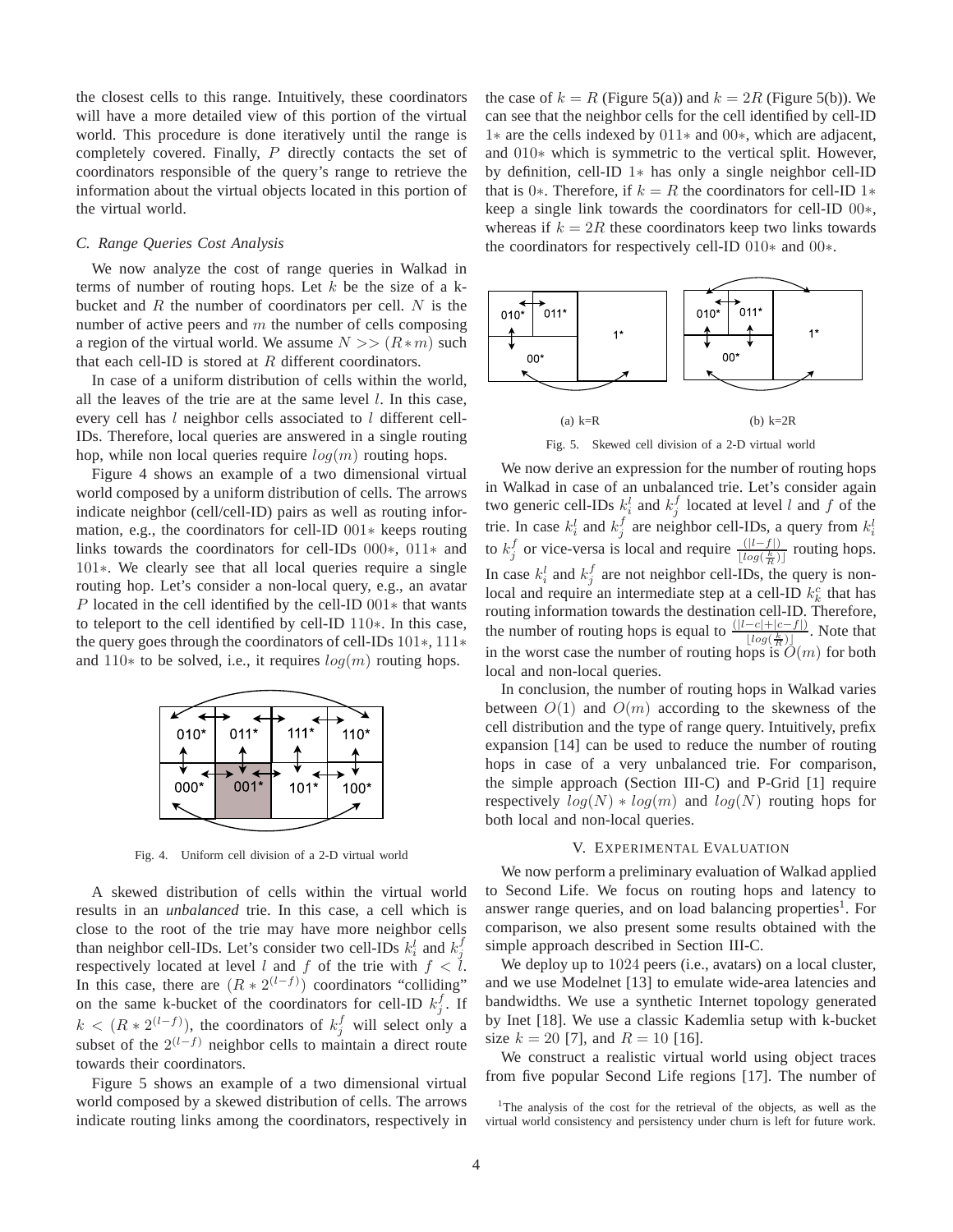

Fig. 3. Routing Hops and Latency ; 5 Second Life regions

objects per region varies between 70 and 350 objects. A bootstrap Walkad node computes the virtual world division in cells, and informs all coordinators of their role.

When an avatar moves out of a cell, it generates a range query that spans the cell containing the new avatar coordinates, i.e., we approximate the visibility area of an avatar to the cell where its coordinates are contained. We use synthetic traces for avatar movements generated via the Random Waypoint Mobility model [8] with different speeds to simulate avatar walking  $(1 \text{ m/s})$ , running  $(3 \text{ m/s})$ , flying  $(10 \text{ m/s})$  and teleporting (100 m/s). The avatar traces lasts for one hour. We use synthetic traces for avatar movements and not real avatar traces [17] in order to define bounds of Walkad performance under controlled avatar behaviors.

#### *A. Routing Hops and Latency*

We analyze first the number of routing hops as a function of  $D_{max}$ , the maximum number of objects per cell. By varying  $D_{max}$  we simulate different divisions of the virtual world. We consider a Walkad network composed by 1024 peers and a single avatar walking in the virtual world. This means that all range queries are local and the "load" in terms of concurrent number of queries in the network is small.

Figure 3(a) shows that  $90\%$  of the local queries in Walkad require only one or two routing hops to be solved. This percentage becomes even larger as we increase  $D_{max}$ , e.g., when  $D_{max} = 100$  all local queries are answered in a single hop with no exception. In fact, increasing the number of objects per cell systematically results in a more simple cell organization of the virtual world. However, if we focus on the curves obtained with  $D_{max} = [30; 10]$  we notice that the number of routing hops is comparable or even smaller for  $D_{max} = 10$  which seems contradictory. The cause of this phenomenon is that for  $D_{max} = 10$ , the condition  $N \gg (R * m)$  is not verified. Therefore, peers are coordinators of multiple cells, and the Walkad indexing algorithm tends to aggregate closeby cells at the same peer. The side effect is a reduction in the number of effective routing hops especially for local queries.

We now evaluate the *latency*, i.e., the time required to answer range queries, as a function of the network size N and type of range query (see Figure 3(b)). To generate different range queries, we consider a single avatar walking, running, flying and teleporting in the virtual world. Figure 3(b) plots also the latency values for a simple approach (see Section III-C). For the simple approach, we only consider the case of an avatar walking as the type of range query does not impact the way routing performs.

Figure 3(b) shows that range queries generated by an avatar walking, running or flying are all resolved in about the same time, i.e.,  $100 - 130$  ms in average. In fact, all these movements generate local queries. Conversely, non local queries generated by an avatar teleporting in the virtual world require about twice the time, e.g., up to  $200$  ms. For comparison, the average latency for the simple approach is between 800 ms and 1500 ms, i.e., 8 times larger than in Walkad. Figure 3(b) shows also that the overall latency only slightly increases with the size of the network  $N$ . In fact, the number of routing hops to solve range queries in Walkad depends on the size of the virtual world rather than on the size of the network (see Section IV-C). However, when the network is very small, peers are coordinators of multiple cells, thus reducing the number of routing hops and latency as well.

We now evaluate the impact of load, i.e., the concurrent number of range queries, on the latency. We set  $D_{max} = 10$ ,  $N = 1024$ , and we vary  $N_a$ , i.e., the fraction of peers whose associated avatar walks in the virtual world. We consider only the case of local queries. Figure 3(c) shows different percentiles of the distribution of latency values as a function of load. We observe that Walkad is very robust to load, as the overall latency is not impacted by a large value of  $N_a$ . The fluctuations we observe for each curve depend on the different overlay organizations in the experiments. Figure 3(c) shows another interesting result: 75% of the latency values are smaller than 200 ms. This confirms that Walkad is very efficient in managing local queries as already observed in Figure 3(a) and 3(b). Only  $1\%$  of the latency values are significantly higher, and reach a maximum of  $1000$  ms. These values occur when local queries involve cells at different levels in the trie. However, even the largest latency value we observe in Walkad is significantly smaller than the average latency value we observe with the simple approach (see Figure 3(b)).